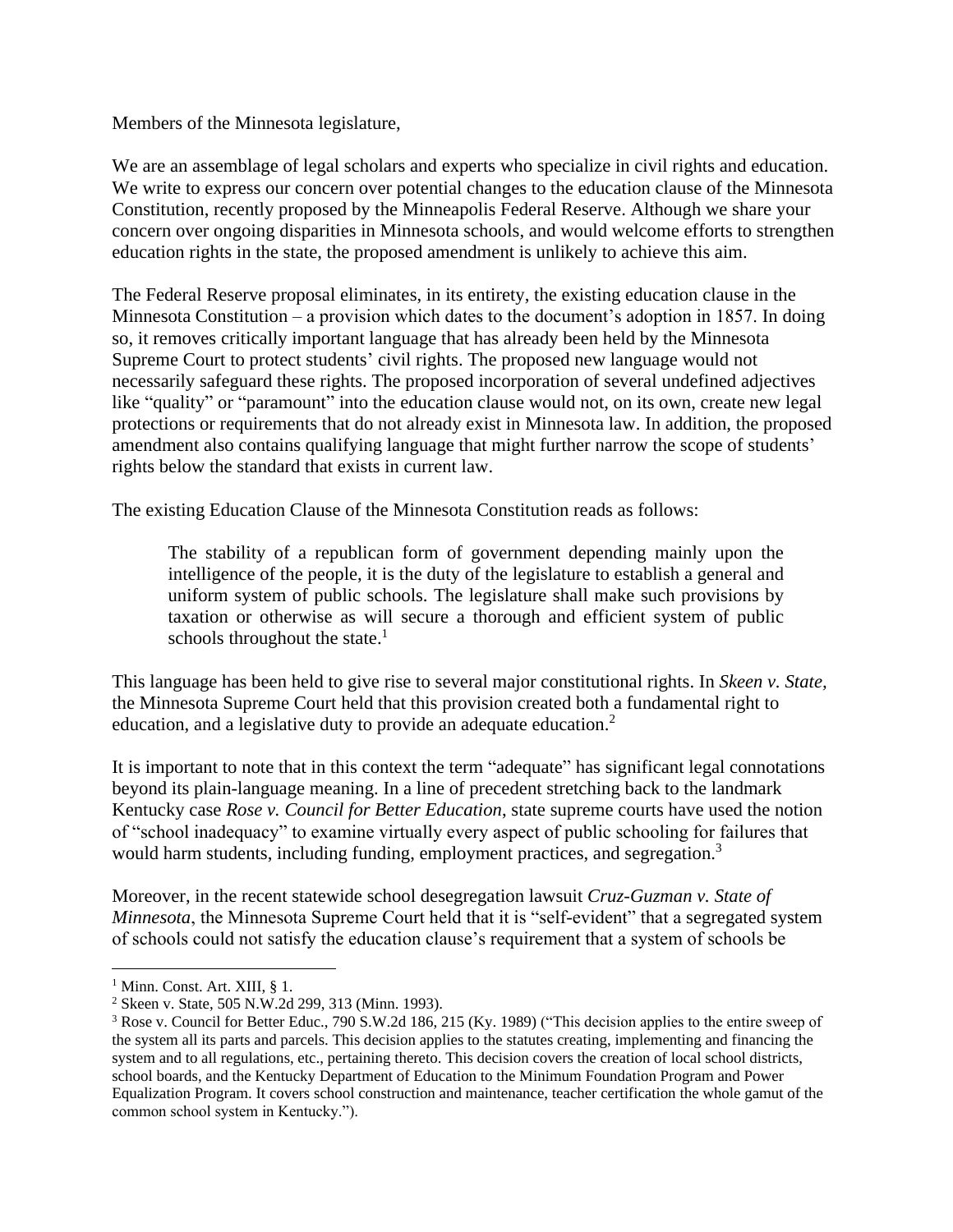"general," "uniform," "thorough," and "efficient."<sup>4</sup> This holding represents one of the most unqualified restrictions on school segregation that can be found in American law. Notably, in its *Cruz-Guzman* decision, the Minnesota Supreme Court also favorably cited the Kentucky *Rose* case, suggesting that it holds a similarly expansive view of the protections provided by Minnesota's education clause.<sup>5</sup>

Although the legislature has the ability to strengthen educational rights provided by the state constitution, it should take care to not endanger existing rights. The proposed constitutional amendment does not appear to meet this standard. The proposed amendment would eliminate all of the existing language in the Education Clause, and replace it with the following provision:

All children have a fundamental right to a quality public education that fully prepares them with the skills necessary for participation in the economy, our democracy, and society, as measured against uniform achievement standards set forth by the state. It is a paramount duty of the state to ensure quality public schools that fulfill this fundamental right.<sup>6</sup>

At first glance, this amended language appears to preserve the fundamental right and the legislative duty provided by the existing constitutional provision. However, the proposed text qualifies the state's fundamental right with the clause "as measured against uniform achievement standards set forth by the state." As a result, the proposed amendment may encourage courts to measure rights through the narrow lens of tested academic achievement. The result could be to narrow existing protections, rather than expand them.

The addition of several adjectives – "quality" and "paramount" – has no clear legal effect, as these terms have no preestablished meaning in Minnesota law.

In addition, the proposed education amendment eliminates key phrases from the state constitution. Critically, these include "general and uniform," as well as "thorough and efficient" – the precise language recently held to bar school segregation in Minnesota. At minimum, this change complicates the landmark anti-segregation finding of the recent *Cruz-Guzman* decision.

Finally, the proposed amendment eliminates all language referring to school funding, removing the provisions that currently require minimum levels of funding for public schools.<sup>7</sup>

As a result of the above-described shortcomings, our analysis indicates that the Federal Reserve's proposed amendment to the Minnesota education clause threatens to reduce, rather than increase, the rights of Minnesota students.

<sup>4</sup> Cruz-Guzman v. State of Minnesota, 916 N.W.2d 1, n.6 (Minn. 2018) ("It is self-evident that a segregated system of public schools is not general, uniform, thorough, or efficient." (internal citations omitted)).

<sup>&</sup>lt;sup>5</sup> *Id.* at 12 ("The judiciary is well equipped to assess whether constitutional requirements have been met and whether appellants' fundamental right to an adequate education has been violated. *See, e.g.*, *Rose v. Council for Better Educ., Inc.*, 790 S.W.2d 186, 212–13 (Ky. 1989).").

<sup>6</sup> Minneapolis Federal Reserve, A Constitutional Amendment to Transform Education in Minnesota,

https://www.minneapolisfed.org/article/2020/a-constitutional-amendment-to-transform-education-in-minnesota. <sup>7</sup> *Skeen*, 505 N.W.2d at 315.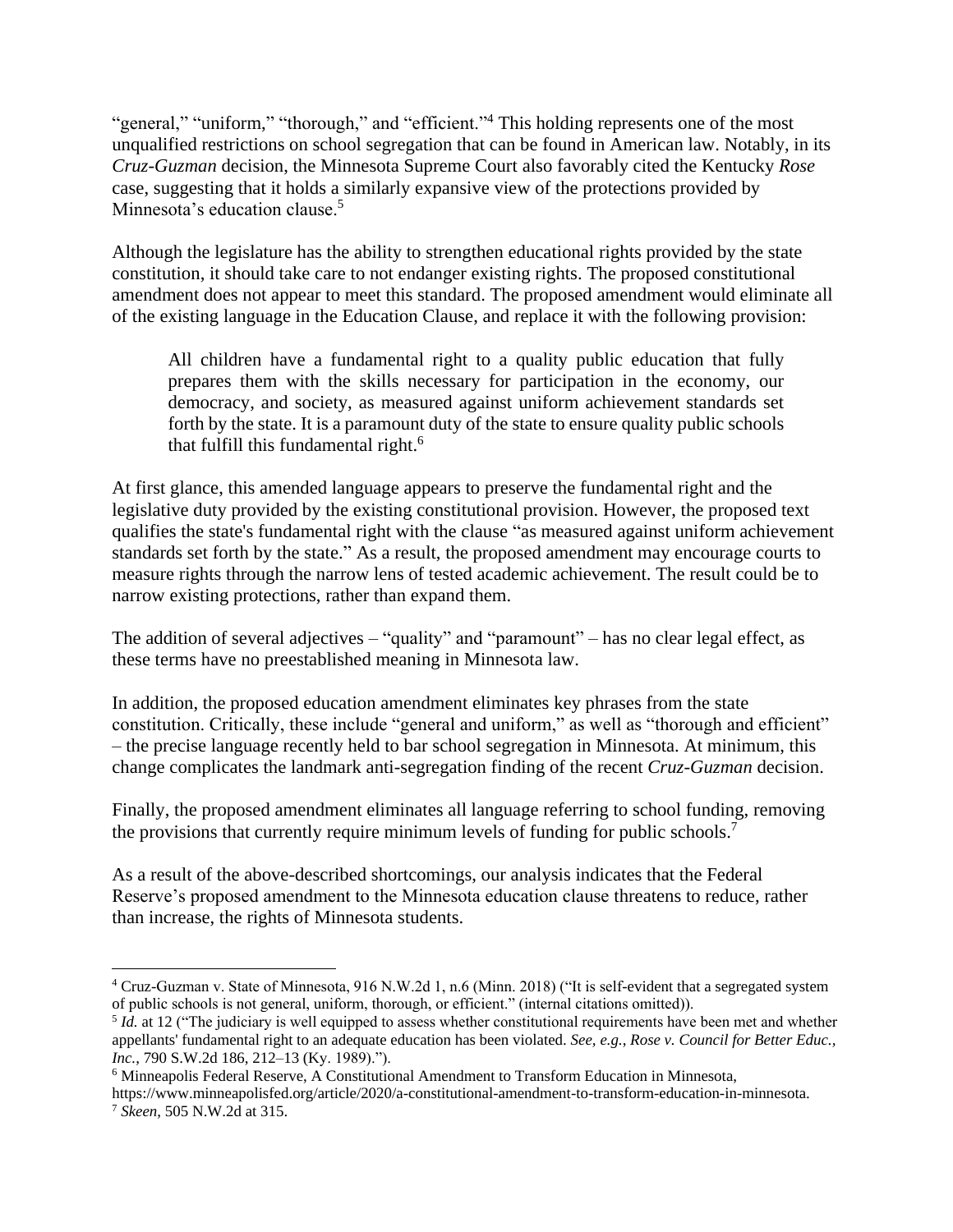Signed,

**Derek W. Black** Professor of Law, University of South Carolina School of Law

**Elise Boddie** Professor of Law, Rutgers Law School

## **John Charles Boger**

Wake Edwards Professor of Law, Emeritus, University of North Carolina School of Law

**Kristine L. Bowman**

Professor of Law, Michigan State University

# **John C. Brittain**

Olie W. Rauh Professor of Law, University of the District of Columbia School of Law

# **Sheryll D. Cashin**

Carmack Waterhouse Professor of Law, Civil Rights and Social Justice Georgetown University Law Center

# **Robert A. Garda, Jr.**

Fanny Edith Winn Professor of Law, Loyola University New Orleans College of Law

## **Preston Green III**

John and Maria Neag Professor of Urban Education and Professor of Educational Leadership and Law, University of **Connecticut** 

## **Michele Bratcher Goodwin**

Chancellor's Professor of Law, University of California-Irvine School of Law

## **Jim Hilbert**

Vice Dean, Academic and Faculty Affairs, Professor of Law, Mitchell Hamline School of Law

# **Rucker Johnson**

Chancellor's Professor of Public Policy, University of California, Berkeley *and*  Faculty Research Associate, National Bureau of Economic Research

# **William S. Koski**

Eric and Nancy Wright Professor of Clinical Education, Stanford Law School *and*  Director, Youth and Education Law Project

# **Roslyn Mickelson**

Chancellor's Professor and Professor of Sociology, Public Policy, and Women and Gender Studies, University of North Carolina at Charlotte

# **Dennis D. Parker**

Director, National Center for Law and Economic Justice

## **john a. powell**,

Professor of Law and Professor of African American Studies and Ethnic Studies, Berkeley Law School *and* Director, Othering and Belonging Institute

## **David Sciarra**

Executive Director, Education Law Center

# **Gregory Shaffer**

Chancellor's Professor, University of California, Irvine

## **Genevieve Siegel-Hawley**

Professor, Virginia Commonwealth University School of Education

# **Philip Tegeler**

Executive Director, Poverty and Race Research Action Council